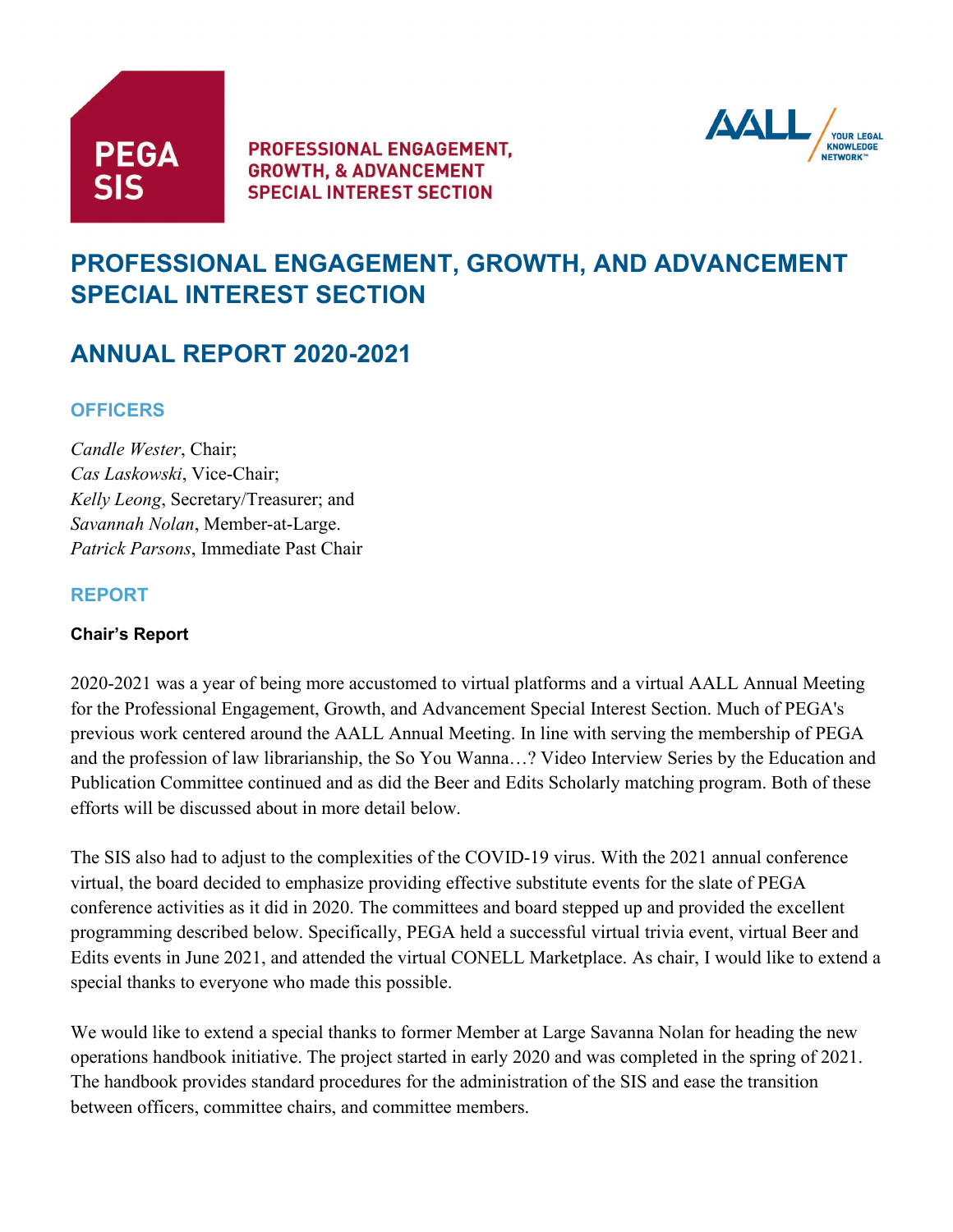

#### **Secretary/Treasurer's Report**

#### *Financials*

As of the most recent quarterly statement, which ended on March 31, 2021, PEGA-SIS had \$8,232.50 in its account. This is \$1,562.00 more than we had at the same time in 2020. This also probably does not reflect income from the membership renewals. Because almost all of our SIS expenses are tied to the AALL Annual Meeting, we anticipate that our financial resources will continue to grow in the coming year.

# *Membership*

Since August of 2020, PEGA has gained 8 members. There are currently 188 PEGA-SIS members.

### **Education and Publication Committee – Co-Chairs Patrick Parsons and Cas Laskowski**

The Educating and Publication committee is tasked with reviewing member proposals for the AALL annual meeting as well as exploring the possibilities of new educational offerings.

# *Program Review*

The PEGA-SIS Education and Publication Committee received permission by the Board to review and sponsor a program for the 2021 AALL Annual Meeting. The committee received two submissions by PEGA members and submitted both for consideration. Note that for an SIS to sponsor an AALL Program, they must submit at least two program proposals. These programs included:

- 1. BEYOND SCHOLARSHIP: INNOVATIVE INSTITUTIONAL REPOSITORY COLLECTIONS, submitted by Anna Lawless-Collins
- 2. MOUNTAINS TO MOLEHILLS: HOW GENERATIONAL DIFFERENCES CAN ACTUALLY BRING US TOGETHER, submitted by Ajaye Bloomstone

Both programs were selected and will be available as On-Demand Sessions with a scheduled like Q&A.

#### *Educational Offerings – "So You Wanna…Series"*

This year, the committee continued to organize the So You Wanna…? Series. Interviews were held monthly from October until May. Ultimately, the series consisted of seven interviews, which drew 495 total viewers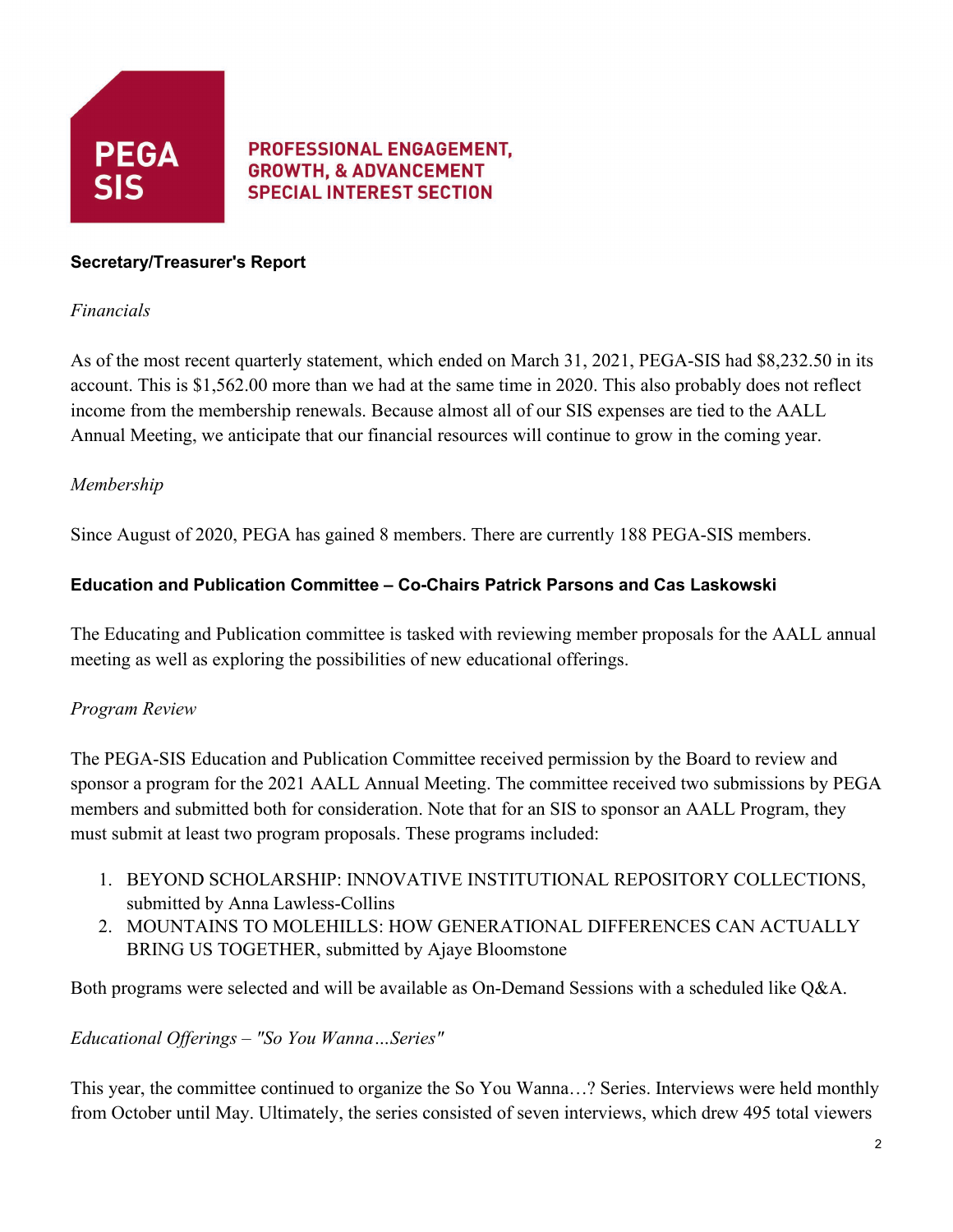

averaging 70 viewers per session. These numbers were an improvement from the inaugural year, where we received 349 Total views with an average of 63 viewers per session. The committee also chose to extend the series time this year, increasing the scheduled time from 30 to 45 minutes.

| Name                   | Presenters                 | Attendance  |
|------------------------|----------------------------|-------------|
|                        |                            |             |
| SYW Propose an AALL    | Patrick Parsons, Carol     | 46          |
| Program                | Watson, June Liebert,      |             |
|                        | Janeen Williams            |             |
| Put on a Virtual       | Holly Riccio, Mari         | 51          |
| Conference             | Cheney, Christine Sellers, |             |
|                        | <b>Matthew Braun</b>       |             |
| <b>Engage Someone</b>  | Kelly Johnson, Nicole      | 97          |
|                        | Dyszlewski, Jessica        |             |
|                        | Almeida                    |             |
| Write Effective Rec    | Savanna Nolan, Catherine   | 70          |
|                        | Lehman                     |             |
| Practice Cultural Comp | Savanna Nolan, Michelle    | 81          |
|                        | Villagran, Clanitra Nejdl  |             |
| Manage Up              | Patrick Parsons, Kelly     | 96          |
|                        | Leong, Allison Reeve       |             |
|                        | Davis, Alex Burnett        |             |
| Build your Brand       | Holly Riccio, Donna        | 54          |
|                        | Payne                      |             |
|                        | Overall                    | 495         |
|                        | Average                    | 70.71428571 |

# *Future Planning*

I think the committee should continue to perform all of its assigned functions. The change to sponsoring programs went smoothly. The committee would suggest making sure to tie program reviews to the AALL Rubric, especially after attending the "Submit and AALL Program" SYW interview.

I also think the committee should continue the SYW series with a few changes. First, I see no real reason to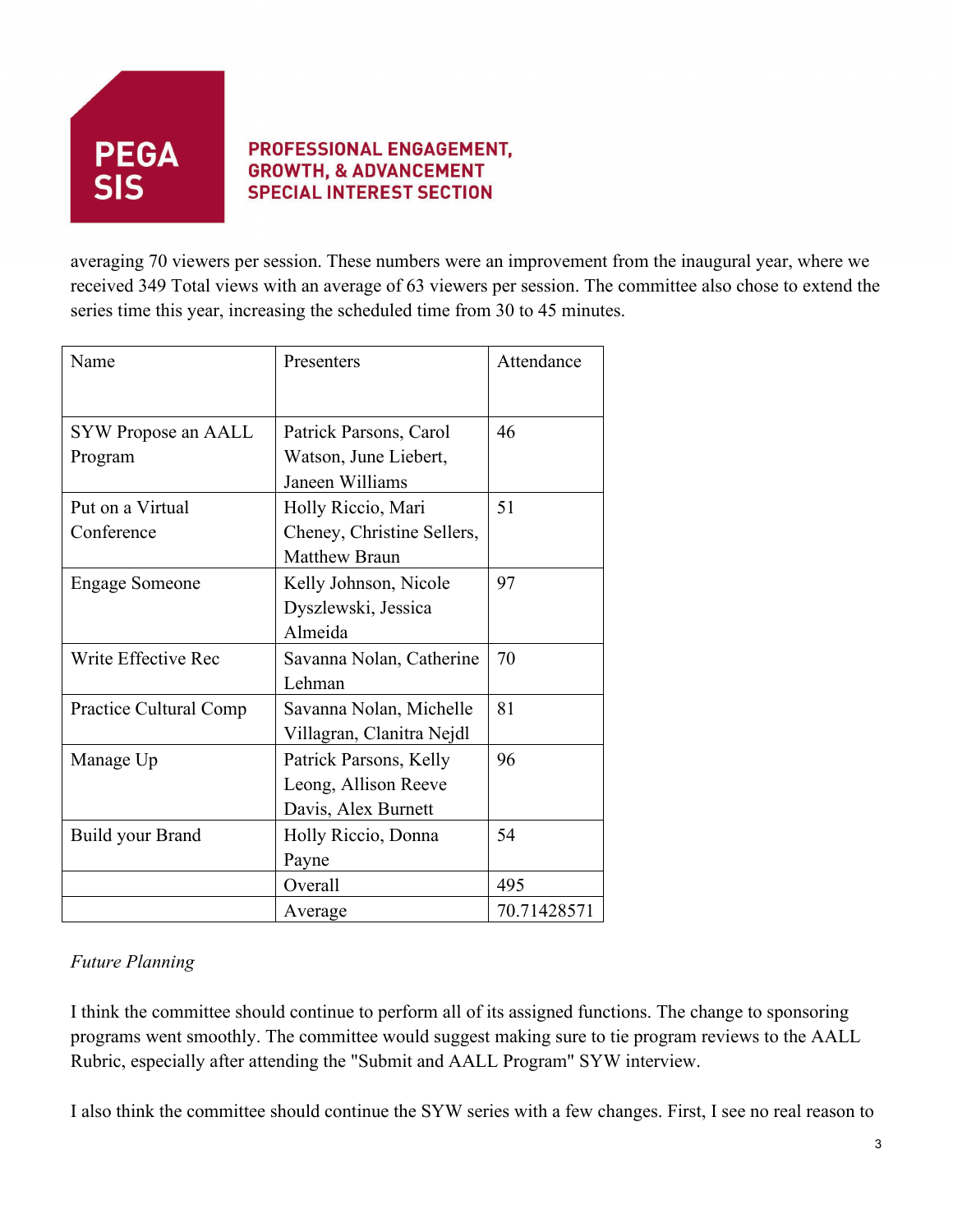

continue to include the AALL Continuing Professional Education Committee (CPE) in the effort. At best, we get 1. Usage of the AALL GOTOWEBINAR platform and 2. Hosting of the recordings from this relationship. Unlike every other AALL Webinar, we get no promotional assistance. These privileges require us to submit a yearly proposal and coordinate all programming with Celeste Smith and the AALL Programming and Ed Committee. I would suggest exploring using someone's institutional zoom account to host the interviews, as that would provide more flexibility and the ability to include closed captioning more easily. Moreover, I would advocate using the PEGA-SIS Google account to create a YouTube page for the video recordings. If the committee decided to continue with the relationship with CPE, I would push to have the series promoted the same way AALL promotes other webinars.

I would, however, keep some of the requirements from working with AALL because they added structure to the program. These would include:

- 1. Establishing series topics during the summer. While it's not necessary to submit theproposal, it is helpful to think through series topics and plan them in accordance with yearly events like AALL conference and awards deadlines.
- 2. Prescheduling of programs at least 30 days in advance to allow for staggered email reminders
- 3. A "tech test" to make sure everyone is on the same page. Even if the committee decides to use zoom, it was extremely beneficial to get everyone in the same "room" before conducting the actual interview.
- 4. Consulting the AALL Calendar. If the committee decided not to include CPE, there is a change AALL could schedule webinars at the same time. I would encourage the committee to reach out and attempt to get the SYW series included on the AALL events calendar. This is another argument for planning the series as far out as possible.

# **Beer and Edits Committee – Chair, Sabrina Davis**

The Committee continues its efforts to match writers and reviewers. The year's efforts included the following:

- Two (2) virtual matchings of readers/writers
	- o June 2020: matched 6 writers to readers
	- o October 2020: matched 4 writers to readers
- Two (2) virtual writing workshops in June 2021
	- o June 8, Outline Discussion Workshop: 12 participants broken into 3 groups to review 3 outlines; at least one B&E member was in each group to facilitate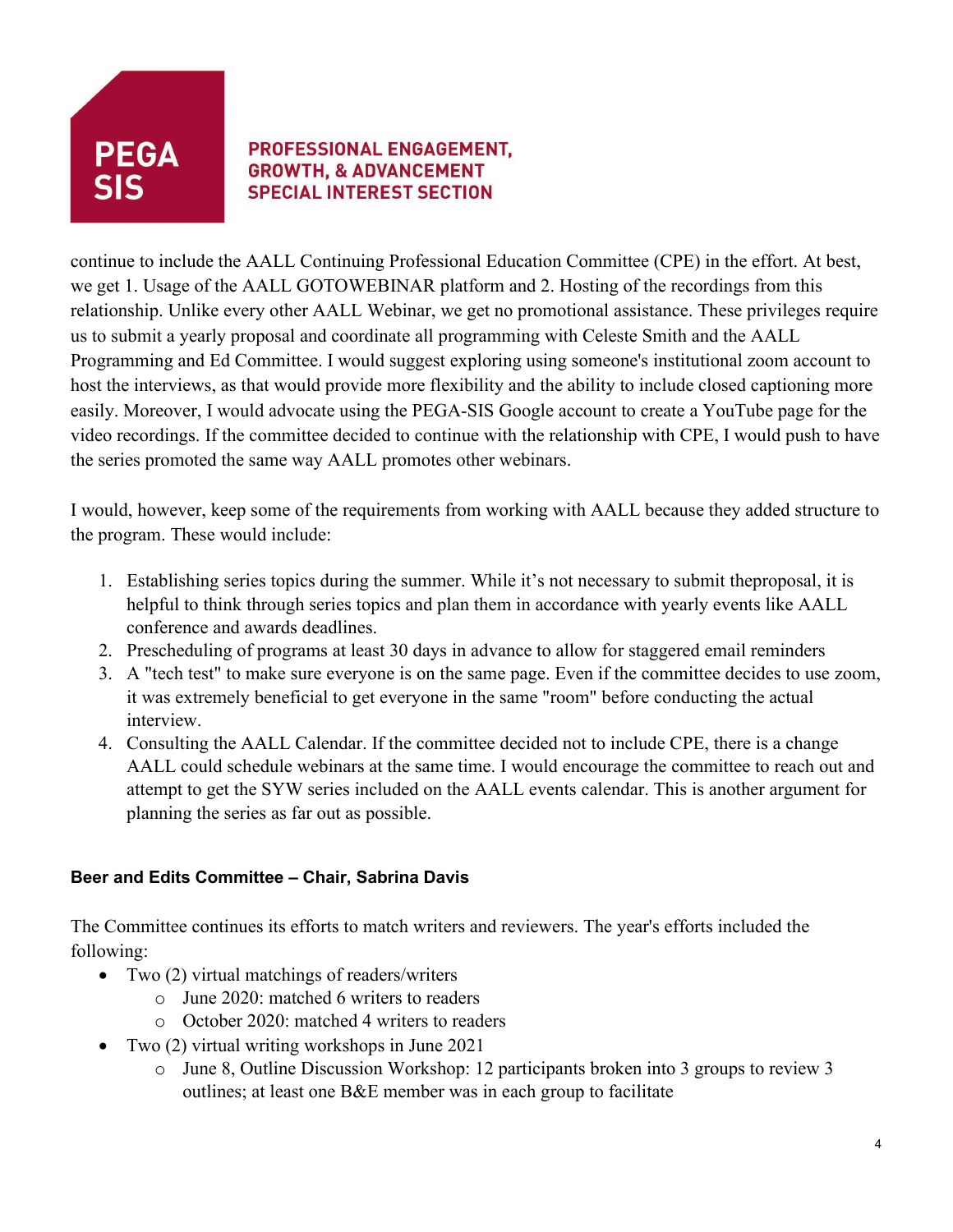

o June 17, Idea Development Workshop: 5 participants, with 2 presenting specific ideas for feedback

#### **Outreach and publication Committee – Chair Eve Ross**

We have been focused on people and transitions.

- Two members are leaving because they have been elected into PEGA-SIS Board positions:
	- o Sabrina Davis
	- o Rebecca Chapman
- We are grateful for our continuing members:
	- o Kristee Copley (incoming Vice Chair of Outreach & Publications)
	- o Cassandra Patterson (newsletter contributor)
	- o Eve Ross (newsletter contributor)
- We recruited and trained new members:
	- o Charlie Amiot (incoming Chair of Outreach & Publications)
	- o Chelsey McKimmy (social media coordinator)
	- o Leah Lebeau (social media coordinator)

Successes this year:

- The quarterly newsletter published 4 issues.
- Thanks to Sabrina and Kristee for their work transitioning the newsletter away from the expensive Smore subscription and getting Board approval for a paid Wordpress subscription.
- The new liaison system for social media worked well.
- Even though our statistics are clear that by far most people get their PEGA-SIS news from My Communities emails, social media is still
	- o a good training ground for skills that help some of us professionally, and
	- o a window on all that PEGA-SIS does, which is particularly helpful for new members of PEGA-SIS still looking for their niche.

#### **Social Committee Report – Chair Eliza Fink**

Due to the Annual Meeting being virtual again for 2021, the Committee planned a virtual Happy Hour on July 16 at 7:00 pm est which attracted six total teams. A live trivia game was announced over YouTube live, and members were encouraged to join in small groups, playing along via a Google Form for the submission of answers. Prizes of \$100 Amazon gift card for first place, \$50 for second and \$25 for third, divided among the members of each team. While the Committee has no way of knowing actual participation because